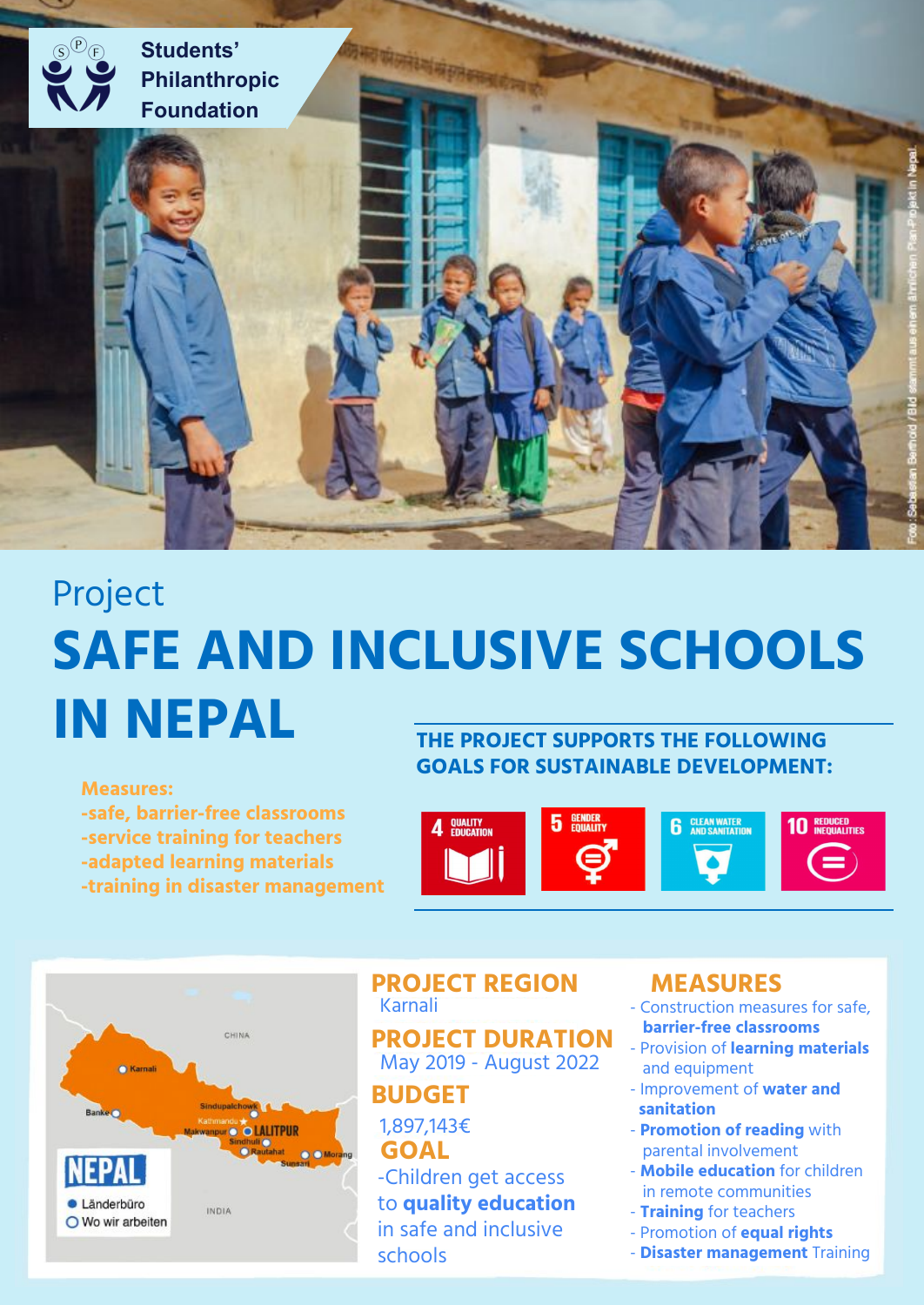# **The Current Situation**

The province of Karnali in the west of Nepal is one of the poorest regions of the country. The area is very mountainous and has little infrastructure. Especially in winter, the long distances to school are a significant problem. As a result, an above-average number of children in Karnali do not go to school. The reasons

for this als include child marriage and child labor. Girls in particular are at risk of dropping out of school prematurely because they are often married off at a young age. According to UNICEF, 37 percent of girls and boys between the ages of 5 and 17 are are affected.

Although basic education is compulsory in Nepal until eighth grade and even free of charge up to tenth tenth grade, only 76 percent of children attend school. Many girls stay away from school during their menstruation due to social taboos that prohibit them from attending classes during this time, and because there are no girls' toilets for them. Children with disabilities also face special challenges as most schools are not not designed to meet their needs.

One third of them do not go to school.

## **Our Goals and Actions**

Through this project, girls and boys from the districts of Jumla, Dolpa and Kalikot in the province of Karnali will have equal access to quality education. Depending on their needs, we will renovate school buildings and classrooms and build separate toilets for girls. In addition, we are setting up barrier-free classrooms so that children with disabilities can also attend classes. We will also train teachers and parents on topics such as equality and inclusive education.



Literacy is important for a later school career



Nothing should stop girls from going to school.

In total we are implementing measures at 80 preschools and elementary schools in eight communities in the districts of Jumla, Dolpa and Kalikot.

#### **Safe and Inclusive Schools**

In close consultation with the local government, we are undertaking construction at six schools to make them disaster-proof, barrier-free and child-friendly. Up to four new classrooms will be built at the schools. They will receive learning materials and furniture and will become model schools for safe, inclusive and equal learning.

Depending on requirements, we will additionally improve sanitary and water facilities, build playgrounds and install separate sex toilets at up to 80 schools.

#### **Promoting Reading**

Being able to read is of central importance in life and is the basic prerequisite for successful learning. In the project regions, however, many parents cannot read and write properly. To counteract this, we carry out targeted measures to promote reading and set up reading groups and small book book libraries. At all schools, we set up books and organize more than 300 events to promote reading. The parents of the children are specifically involved in the process. Radio programs, in which the children actively participate, also provide information on the importance of reading.

#### **Training for Teachers**

Teachers have a significant influence on on whether children enjoy going to school and whether or not they enjoy learning. To help teachers